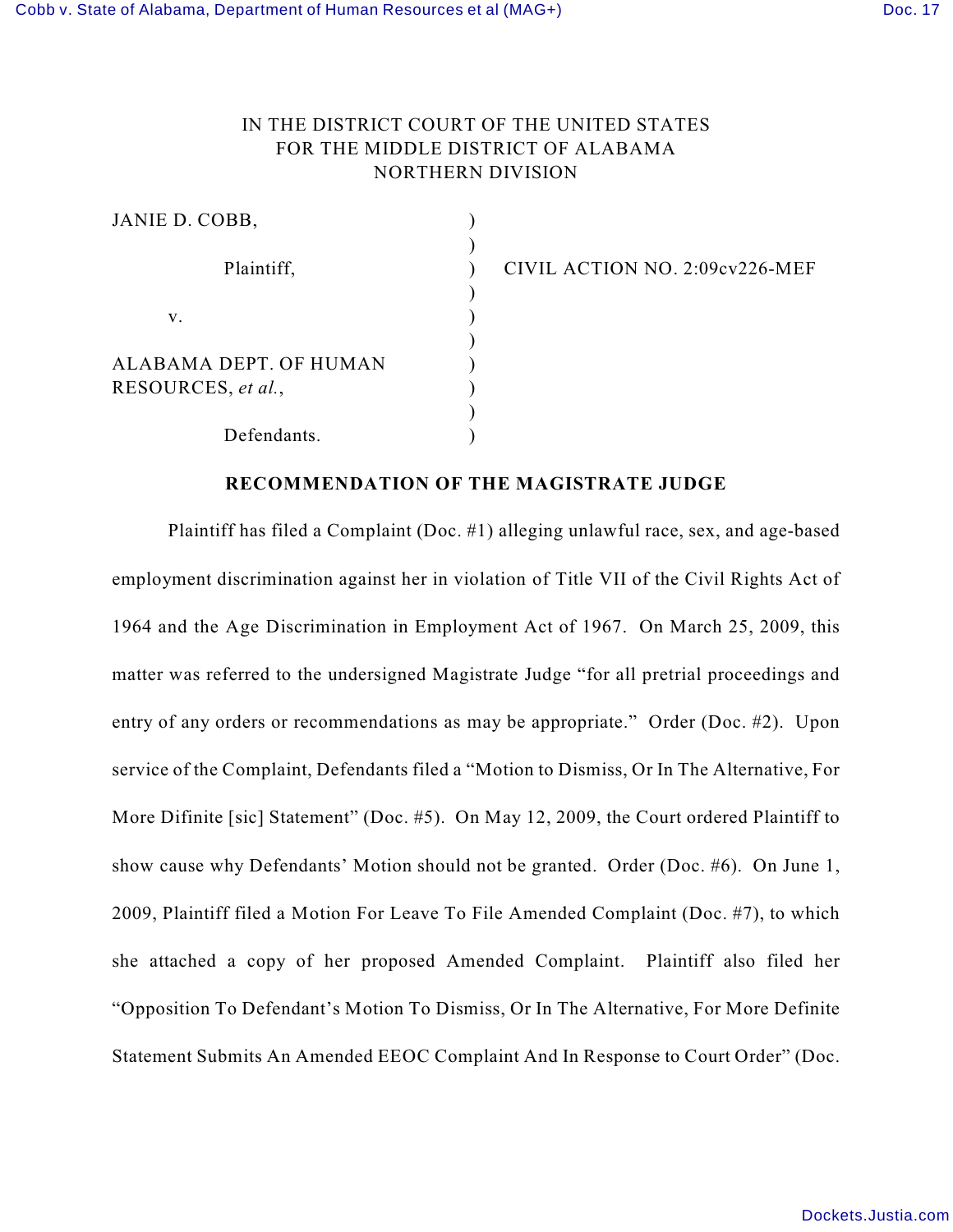$#8$ ).<sup>1</sup> On June 12, 2009, without the Court having ruled on Defendants' first motion, Defendants filed a "Second Motion To Dismiss, Or In The Alternative, For More Definite Statement" (Doc. #9). On June 23, 2009, Plaintiff filed her "Opposition" (Doc. #10) to Defendants' second motion and another "Motion to Amend" (Doc.  $\#11$ ) her Complaint.<sup>2</sup> On July 7, 2009, Defendants filed their Response (Doc. #12) to Plaintiff's Opposition. On August 7, 2009, Defendants filed a "Supplement" (Doc. #13) to their "Second Motion To Dismiss, Or In The Alternative, For More Definitive Statement." Finally, on August 31, 2009, Defendants filed a "Motion To Dismiss On Behalf Of A Deceased Party" (Doc. #14), in which Defendants assert that Defendant Thomas King should be dismissed as a defendant due to his recent passing. All of these pleadings are presently before the undersigned for consideration.

## **I. BACKGROUND**

In October, 2008, Plaintiff initiated an Equal Employment Opportunity Commission

[EEOC] discrimination charge. In the charge, Plaintiff alleged that

I am a 47 year old Black female. . . . Since 2007 I have been inflicted with insects in my department. Since May of 2008, I have been affected by hazardous chemicals I believe to be in my work space. I notified the employer and they have failed to take action to identify the insects or hazardous chemical. Additionally, no action has been taken to eliminate the problems.

Upon review, it appears that Plaintiff's proposed Amended Complaint and her <sup>1</sup> "Opposition" to Defendants' Motion are identical excepting the prefatory paragraph included in the "Opposition."

<sup>&</sup>lt;sup>2</sup> This Motion to Amend requests only the correction of Defendant Craig Nelson's name to Donald Craig Nelson.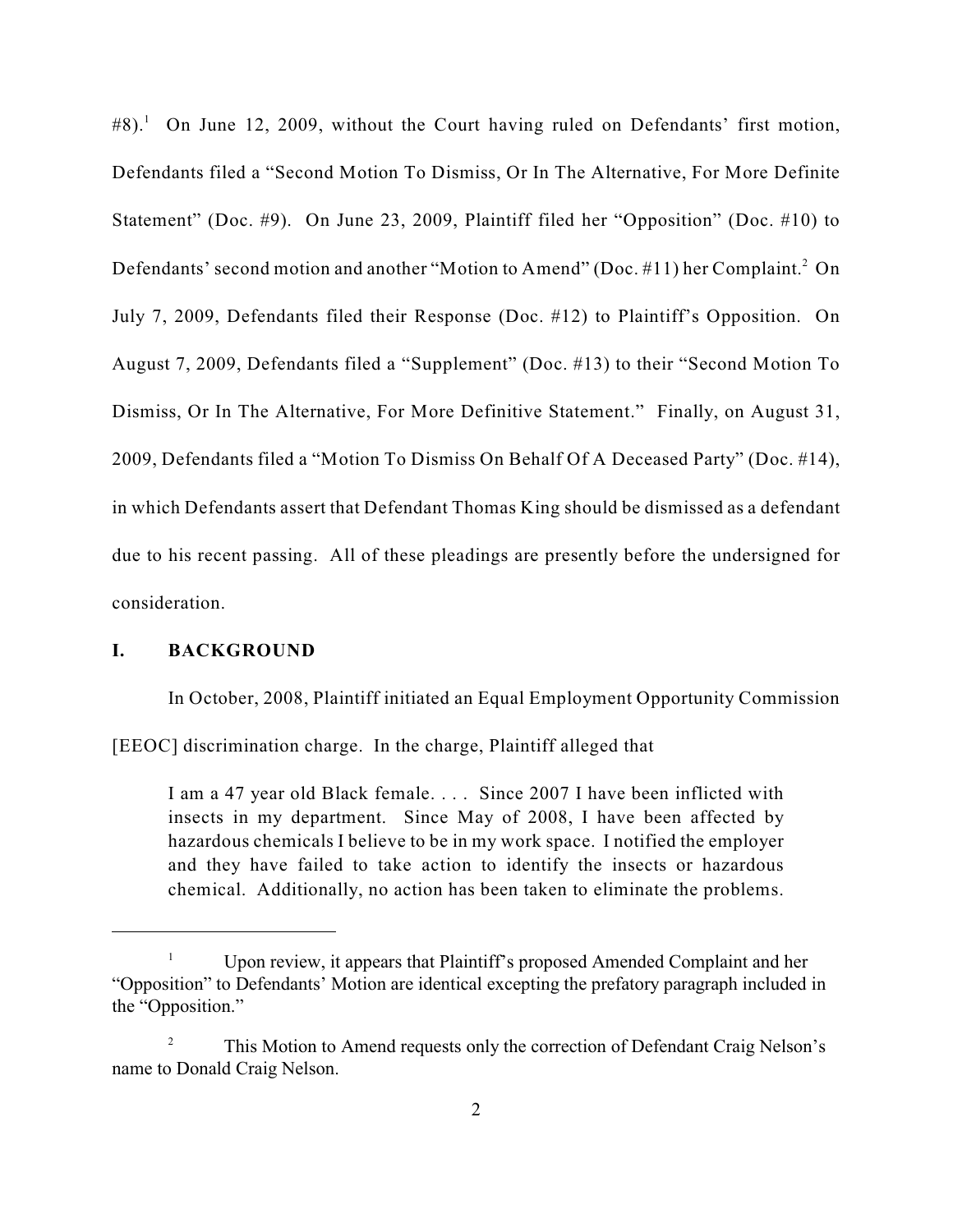On September 10, 2008, I moved to a new location within the office. Because I am still in the same building, the employees who are placing the poisonous insects and hazardous chemicals at my work station may continue to do so at my new location.

On December 19, 2008, the EEOC mailed to Plaintiff a notice-of-right-to-sue-letter in which the Commission explained that it was closing its file on her charge because it was unable to determine that Defendants had committed unlawful employment discrimination. Plaintiff filed suit in this Court on March 18, 2009.

Plaintiff's original Complaint is a perplexing document. Discerning, in clear and concise terms, Plaintiff's allegations of discrimination has proved somewhat difficult. She claims that "[t]he acts of discriminations [sic] happened on more than one day. The abuse started around The first act of discrimination started in [sic] 2004, stopped, but resurfaced under a different strategy in May 2007 to October 15, 2008." Complaint (Doc. #1) at 2. Substantively, Plaintiff alleges the following:

- 1) "Defendant failed to provide a safe and non-hostile work environment as agreed by policy that guides harassment of an employee," *id.* at 2-3;
- 2) "[r]etaliation" for Plaintiff's complaints "included moving from original desk to a new location where cold air and dust would blow down from the ceiling vent, plus within 24 inches from a HP printer which emits high printer ink dust," *id.* at 3;
- 3) that, "around February 2009, new acts committed or omitted by Defendant; [sic] where I had to start wearing black gloves. I found that there is yellow substance that I was absorbing by skin contact. This substance appeared to be causing arteries constriction in my finger tips," *id.*;
- 4) that Defendants treat her complaints as "free entertainment or a joke" while the complaints of white males are "taken more serious," *id.*;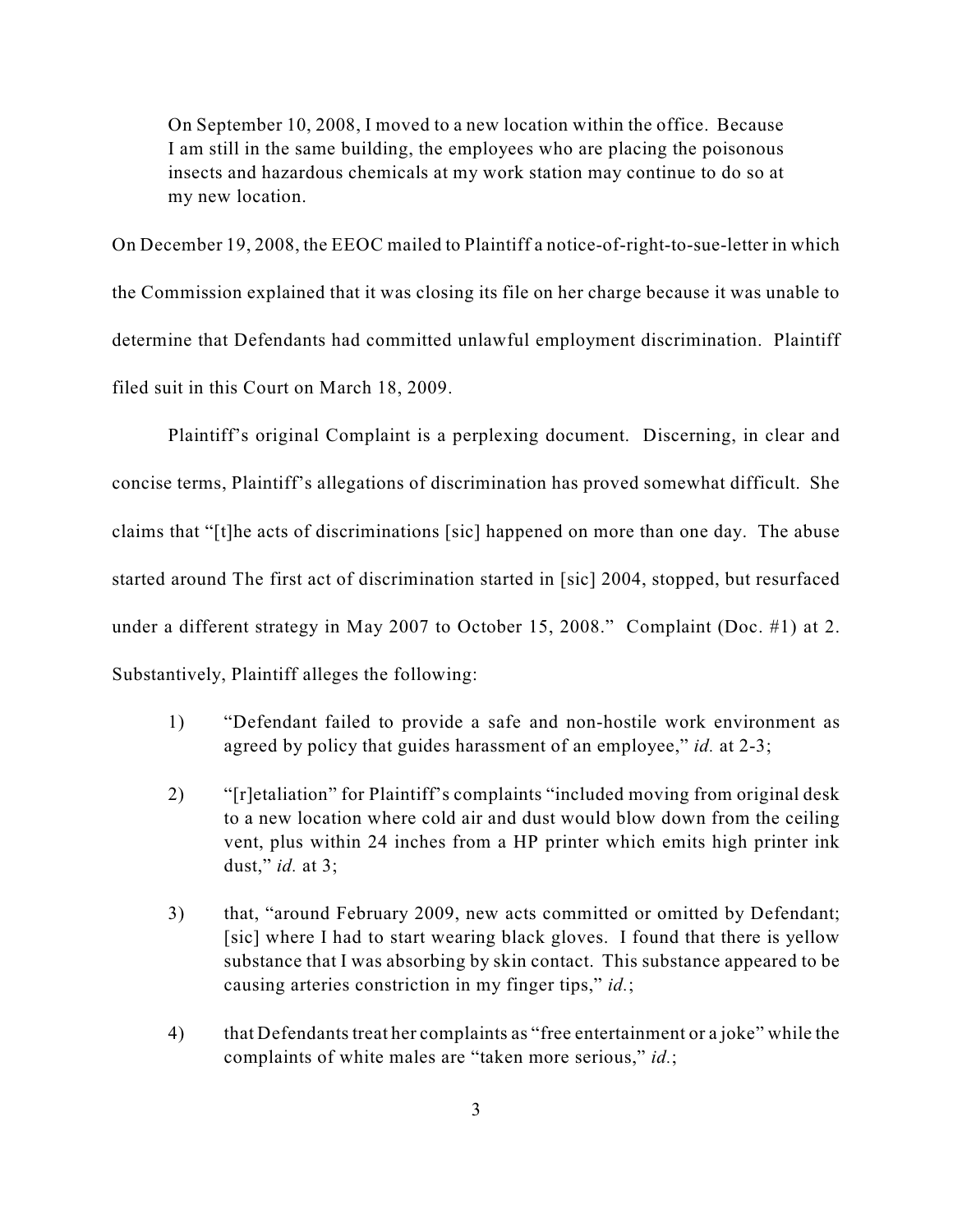- 5) various acts of "teasing," including "taking my wallet from out of my purse, taking my Christmas decorations from my desk, co-worker male-slipping old invoices on my desk while I was away. . . . One male employee brought rattle tail and was dancing around in front of me because he knew that I would be afraid," *id.* at 3-4;
- 6) "incidents of racial discrimination," which included compiling a spreadsheet that listed Plaintiff and "one white male employee and one white female employee," and "identified posting errors where invoices were not recorded as being paid," *id.*;
- 7) that Defendants employed an "'environmental strategy' of discrimination" relying upon poisonous insects and "toxic chemicals to induce ill health," *id*. at 4-5; and
- 8) that "Defendant used Family Medical Leave Policy [FAML] to discriminate and violate policy to label employee as disabled having mental disorders," *id.* at 5.

In addition to "damages, costs, and attorneys' fees if case is accepted by attorney," Plaintiff requests that she "be removed from the supervision of Craig Nelson and placed away from defendant's employees Steve Coker and David Garner because so much abuse happened under his supervision and with these two white male co-workers." *Id.* at 6.

Defendants' first "Motion To Dismiss, Or In The Alternative, For More Difinite [sic] Statement" (Doc. #5) asserts that Plaintiff's original Complaint failed to state a claim upon which relief could be granted and was so "vague and ambiguous" that Defendants could not prepare a proper response. After the Court directed Plaintiff to show cause why Defendants' Motion should not be granted, Plaintiff filed her proposed "Amended EEOC Complaint" and "Opposition" to Defendants' Motion to Dismiss. As noted above, these two documents are essentially identical. The "Amended EEOC Complaint" again alleges that Defendants'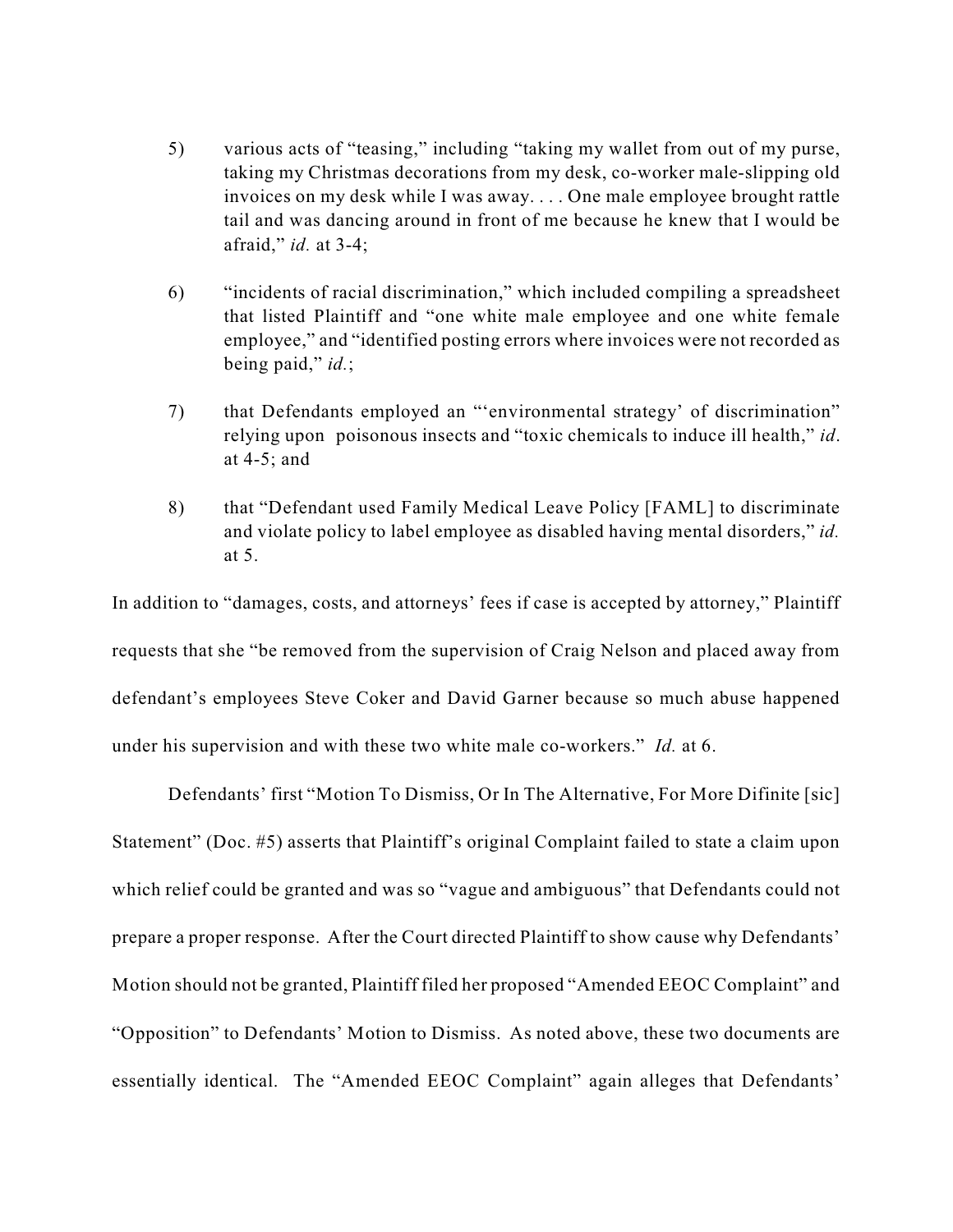"acts" constituted unlawful racial, gender, and age discrimination and that Defendants also violated the Family Medical Leave Act. "Amended EEOC Complaint" (Doc. #7, att. 1) at 2-3; "Plaintiff's Opposition" (Doc. #8) at 2-3. Specifically, the discriminatory "acts" identified by Plaintiff are as follows:

- 1) Defendants "conspired to use unlawful FMLA form to cover up facts of not promptly investigating Plaintiff's internal complaints and/or testing, removal of chemical substances on Plaintiff's desk and desk area. Defendants only sent out pest control for the bugs," *id.* at 5.
- 2) "conspired to falsify EEOC response" to Plaintiff's complaints, *id.*;
- 3) "violated ADHR's safety policy," *id.*;
- 4) violated ADHR's harassment policy," *id.*;
- 5) violations of ADHR's internal Employee Assistance Program, *id.*;
- 6) the "teasing" described in the original complaint, *id.*; and
- 7) "administrative abuse of authority and dishonest conduct caused mistrust and unfavorable work conditions," *id.*

Defendants again moved to dismiss the Complaint, contending that Plaintiff had failed to state a claim upon which relief may be granted and that the Complaint, even as amended, "remains cohesively incoherent" such that Defendants are unable to formulate a proper response. Plaintiff's "Opposition" to this Second Motion charged that Defendants are evading answering her claims in an effort to prevent her from being able to prove her claims in court. She reiterated what appears to be her primary claim - that, when she was hired, "there were no terms and conditions or State or Federal laws that chemicals and bugs would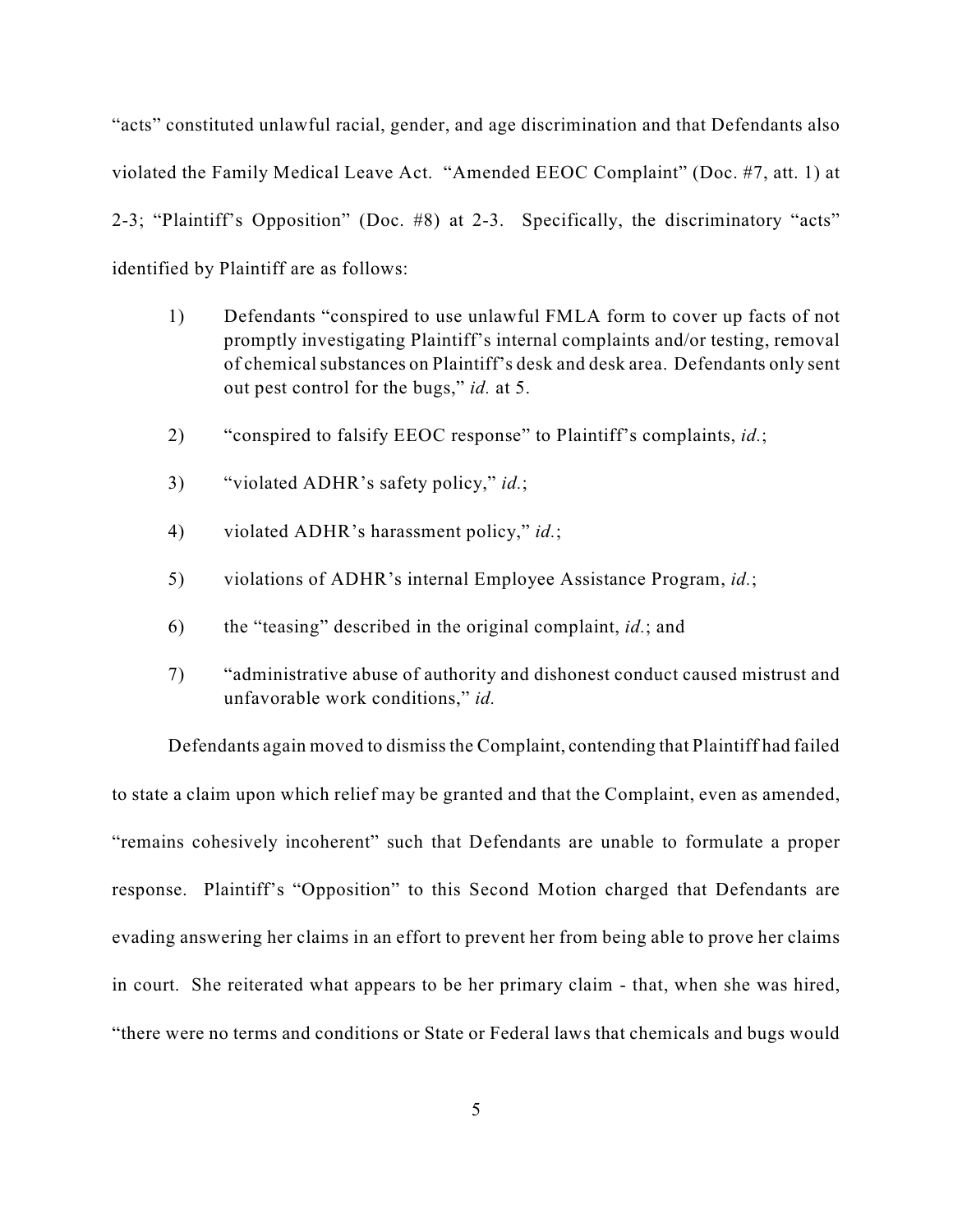be used in the employment, and against Plaintiff as a 'new form' of harassment or discrimination to force a termination of employment for medical reasons," and that "[i]f this is the 'new policy', it is not used equally with 1) non-black employees 2) male employees 3) employees under 40 years of age." Defendants filed a Response to Plaintiff's "Opposition," and, later, a supplement to the Second Motion to Dismiss. The Supplement raises, for the first time, Defendant's contention that the individually-named Defendants were not parties to Plaintiff's EEOC proceedings and, hence, may not be sued by Plaintiff in the instant matter.

## **II. ANALYSIS**

The Court will address Defendants' assertion that this matter should be dismissed due to Plaintiff's alleged failure to state a claim upon which relief may be granted and, perhaps related, failure to adhere to the pleading requirements of the Federal Rules of Civil Procedure. Generally, "a complaint should not be dismissed for failure to state a claim unless it appears beyond doubt that the plaintiff can prove no set of facts in support of his claim which would entitle him to relief." *In re Johannessen*, 76 F.3d 347, 349 (11th Cir. 1996). To sufficiently state a claim of employment discrimination, whether based on age, race, or gender, Plaintiff need not plead a *prima facie* case of employment discrimination in her complaint. *Swierkiewicz v. Sorema N.A.*, 534 U.S. 506, 515 (2002). Rather, Plaintiff need include only "'a short and plain statement of the claim showing that the pleader is entitled to relief.'" *Id.* at 512; Fed. R. Civ. P. 8(a)(2). The notice pleading requirement of Rule 8, as

6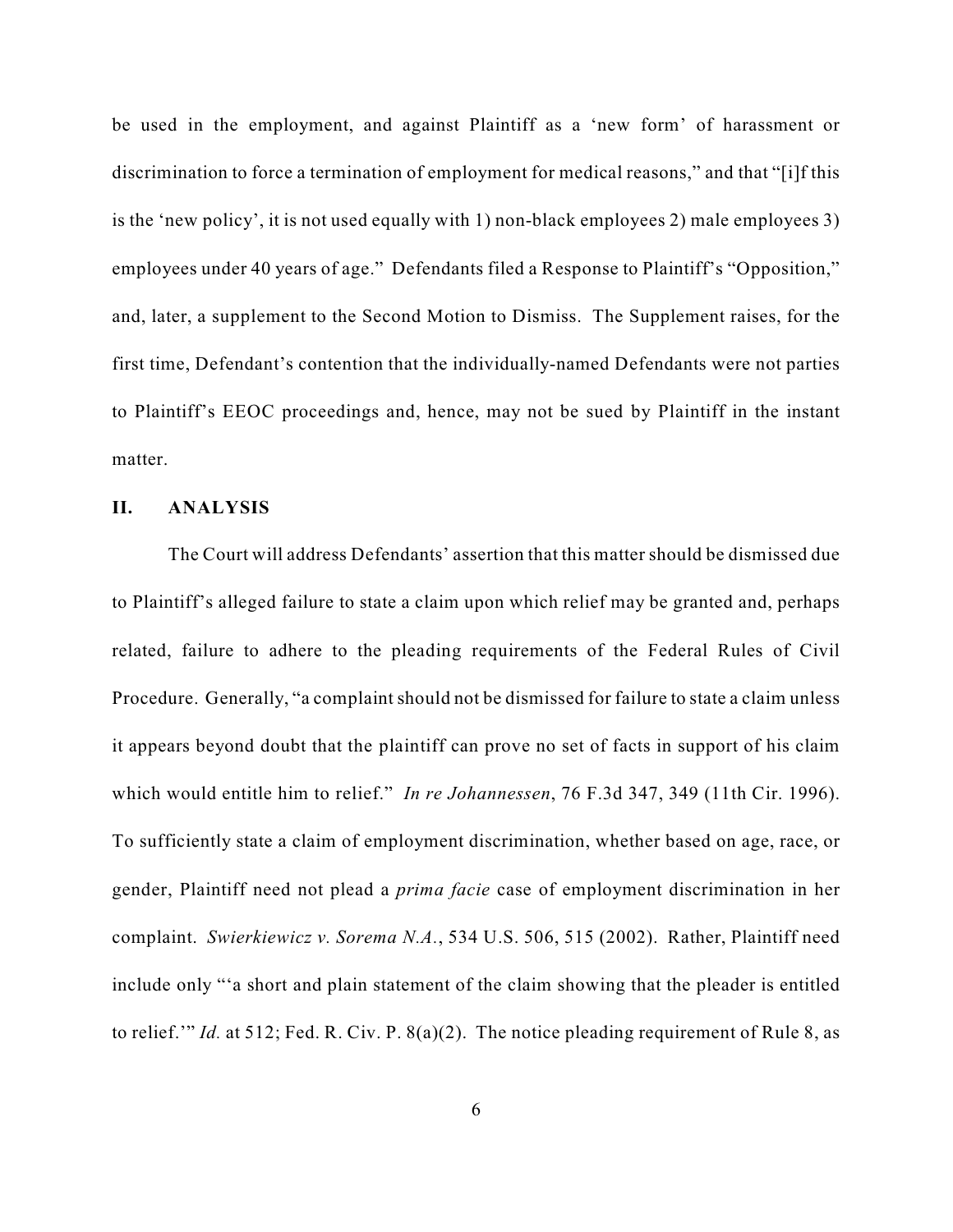emphasized in *Swierkiewicz*, does not absolve Plaintiff of the requirement to plead her claims with a degree of clarity and specificity. Plaintiff must offer "more than labels and conclusions, and a formulaic recitation of the elements of a cause of action." *Bell Atlantic Corp. v. Twombly*, 550 U.S. 544, 555 (2007); *see also Davila v. Delta Air Lines, Inc.*, 326 F.3d 1183, 1185 (11th Cir. 2003) ("conclusory allegations, unwarranted factual deductions or legal conclusions masquerading as facts will not prevent dismissal."). Thus, "[f]actual allegations must be enough to raise a right to relief above the speculative level." *Id.* (internal quotations omitted). Accordingly, in her complaint, Plaintiff must present "'enough factual matter (taken as true) to suggest' intentional race [or age or gender] discrimination." *Davis v. Coca-Cola Bottling Co.*, 516 F.3d 955, 974 (11th Cir. 2008) (quoting *Twombly*, 127 S.Ct. at 1965).

There can be little argument that, at best, Plaintiff's allegations, as summarized above, are vague, general, confusing, conclusory, and dependent on the sort of "unwarranted factual deductions" which are insufficient to state a claim for which relief could be granted.<sup>3</sup> It is apparent, from the totality of Plaintiff's allegations, that Plaintiff has not presented "'enough factual matter (taken as true) to suggest" discrimination of any sort. While courts generally favor permitting amendment of the complaint rather than dismissal for failure to state a

<sup>&</sup>lt;sup>3</sup> Candidly, the Court views the majority of Plaintiff's allegations - especially the poisonous insects and chemicals allegations at the heart of her complaint and EEOC proceedings - as bizarre, fantastic, and incredible. However, even Plaintiff concedes that Defendants attempted to abate the perceived insect problem by "sen[ding] out pest control for the bugs." "Amended EEOC Complaint" (Doc. #7, att. 1) at 5.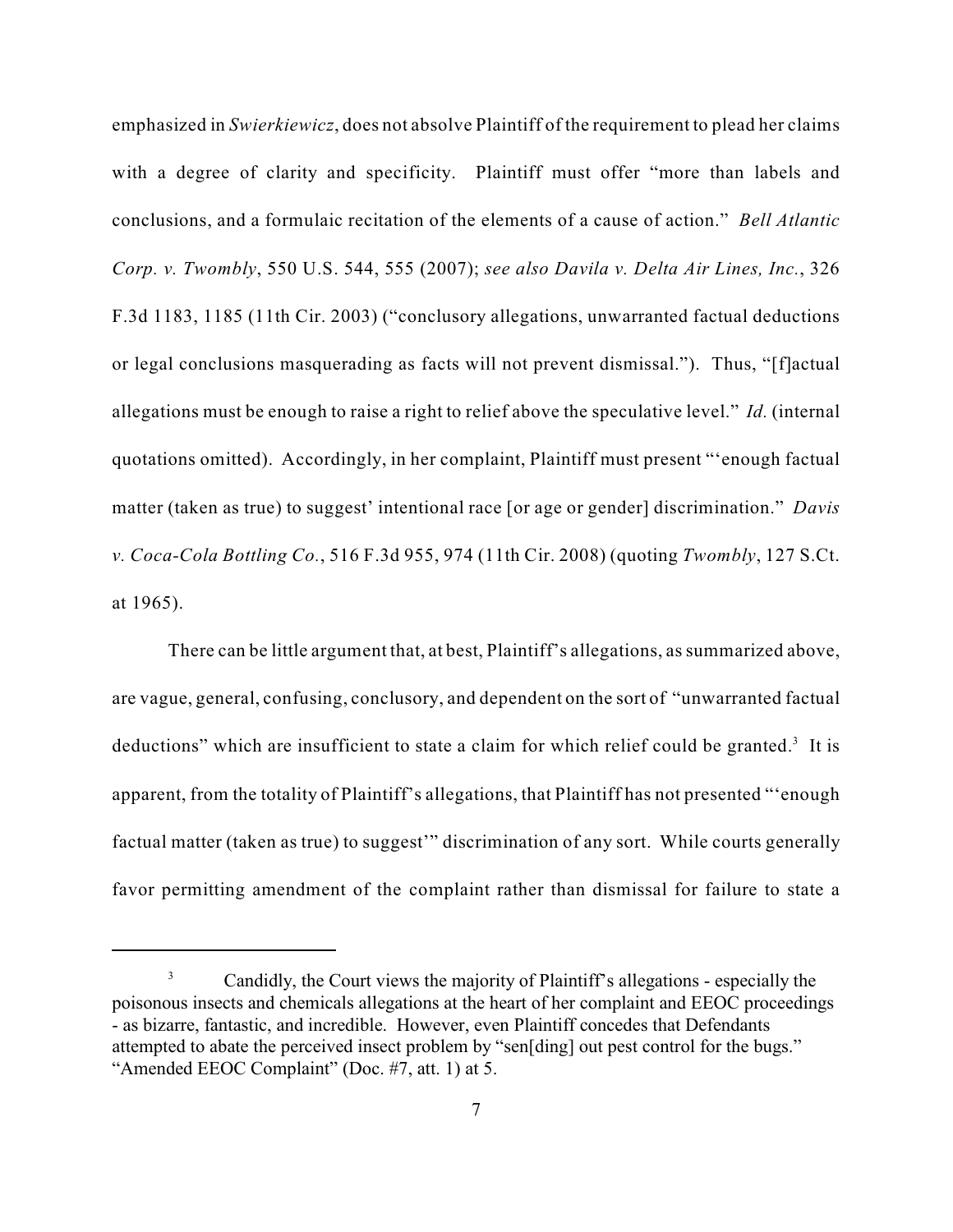claim, s*ee Magluta v. Samples*, 256 F.3d 1282, 1284 (11th Cir. 2001) (reversing district court's dismissal, for failure to state a claim, where Plaintiff presented a "shotgun" complaint which did not comply with Fed. R. Civ. P. 8 & 10), in this instance Plaintiff has already submitted one Amended Complaint and it is evident from her filings in this Court, as well as her EEOC charge, that Plaintiff is unable to state a cognizable claim of race, gender, or age discrimination based on the allegations she has thus far raised.

Accordingly, it is the RECOMMENDATION of the undersigned Magistrate Judge that Defendants' Second Motion to Dismiss (Doc. #9), as supplemented (Doc. #13) be GRANTED and this matter DISMISSED for failure to state a claim upon which relief can be granted. The Magistrate Judge further

RECOMMENDS, for the reasons set forth above, as follows:

- 1. Defendants' "Motion to Dismiss, Or In The Alternative, For More Difinite [sic] Statement" (Doc. #5) be DENIED insofar as it seeks dismissal of the complaint prior to amendment but GRANTED as to the request for a more definite statement;
- 2. Plaintiff's "Motion For Leave To File Amended Complaint" (Doc. #7) be GRANTED;
- 3. Plaintiff's "Motion To Amend Motion For Leave To File Amended Complaint" (Doc. #11) be DENIED as moot;
- 4. Defendants' Motion to Dismiss on Behalf of Deceased Party (Doc. #14) be